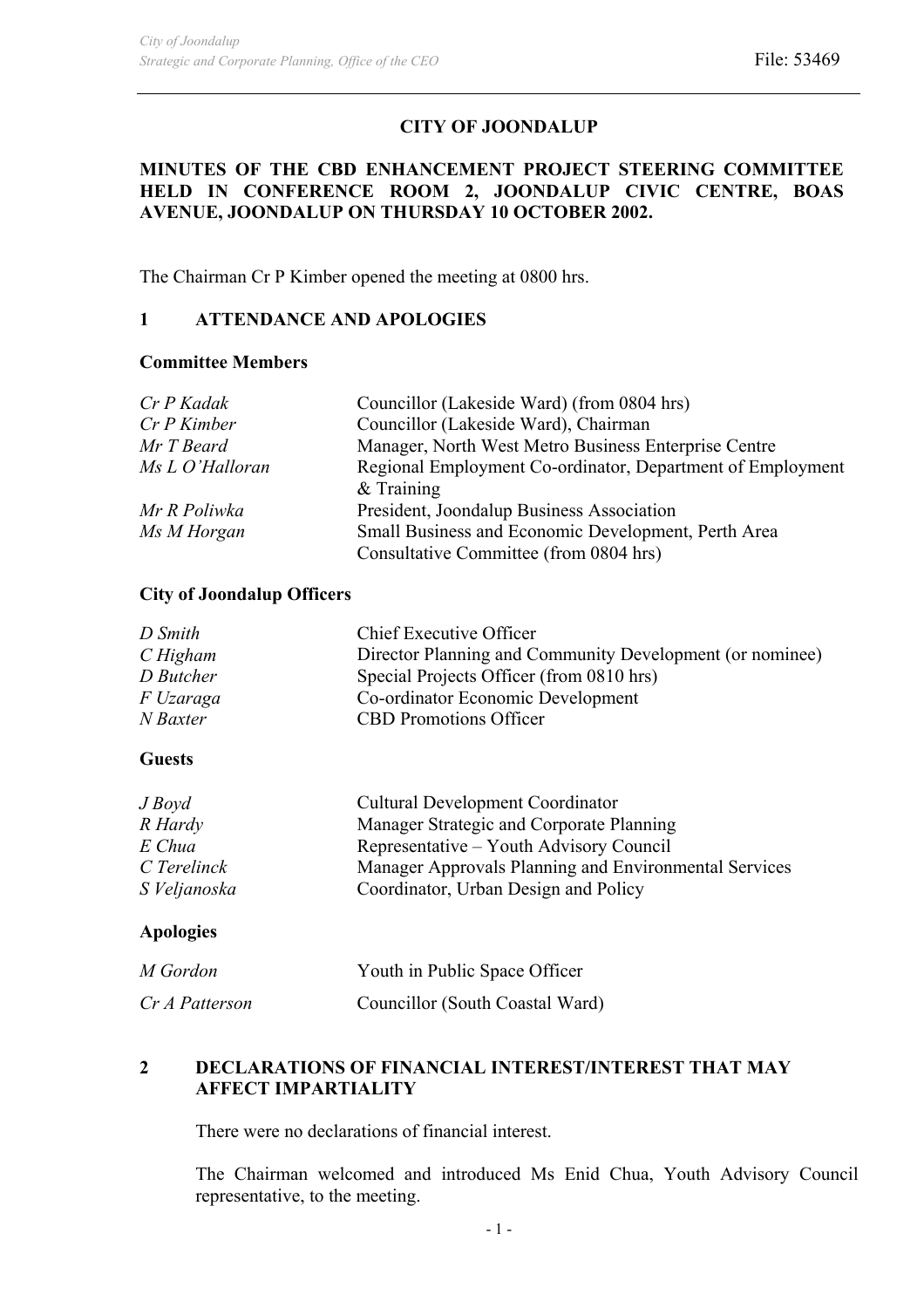# **3 CONFIRMATION OF MINUTES**

**Minutes of the CBD Enhancement Project Steering Committee held on 28 June 2002 and Informal Meeting held 8 August 2002 (previously distributed).**

**MOVED Mr M Horgan SECONDED Cr P Kimber that the Minutes of the CBD Enhancement Project Steering Committee held on 28 June 2002 and Informal Meeting held 8 August 2002 were accepted as a true and accurate record.**

**The Motion was Put and CARRIED CARRIED** 

## **4 BUSINESS OUTSTANDING FROM PREVIOUS MEETINGS**

Items of business outstanding listed at **Attachment A** to the agenda.

- Owners and Vacant Properties Working Group (Agenda Business Item).
- Signage for Central Walk (Agenda Business Item).

#### **State Government Licensing in the Joondalup CBD**

Mr F Uzaraga and Mr C Higham provided information on the outcome of a meeting with Ms Kerry Pearmain.

During the meeting it had been highlighted that funding may be available from the Lotteries Commission for applications for community development.

Mr T Beard commented that he had been approached by interested parties who wished to open a newsagency in the Central Walk area, however had been unable to make a commitment until a Lotteries licence was obtained (70% of revenue comes from that activity). Similarly, an Australia Post licence could not be obtained.

*Action: F Uzaraga and T Beard to produce a business case in principle and report back to the CBD Enhancement Project Steering Committee, with a view to a deputation being made to the Lotteries Commission. This matter to be progressed as a matter of priority.* 

## **CARRIED**.

#### **5 BUSINESS ITEMS**

#### **5.1 Appointment of Ms Enid Chua, Youth Advisory Council, to the CBD Enhancement Project Steering Committee**

Council, at its meeting held on 13 August 2002, authorised that the Committee's Terms of Reference include a representative from the Youth Advisory Council to be appointed to the Committee.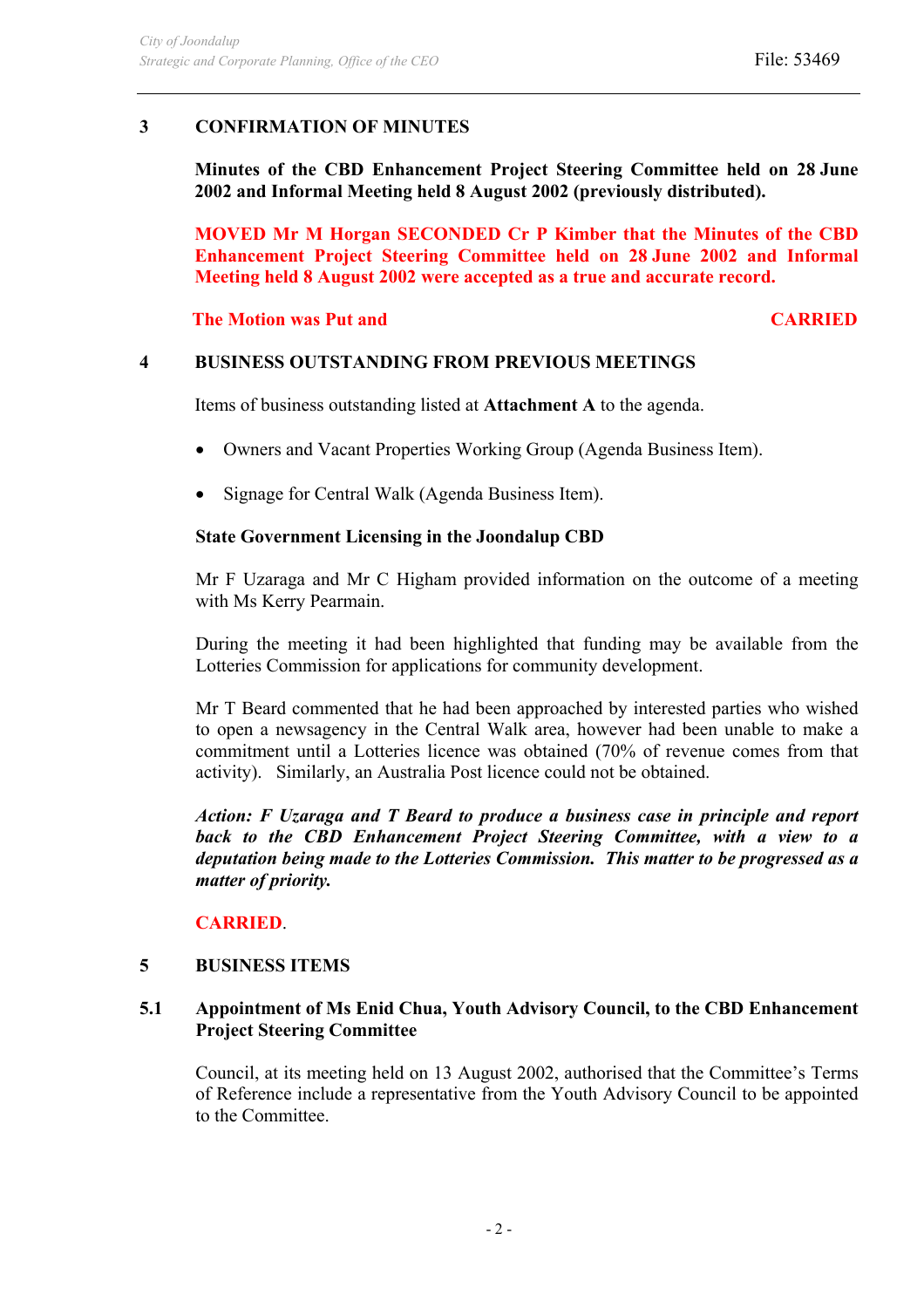# **RECOMMENDATION**

**That the CBD Enhancement Project Steering Committee recommends to Council that Ms Enid Chua, Youth Advisory Council Representative, be appointed as a member of the CBD Enhancement Project Steering Committee.** 

## **5.2 Marketing Matrix Re-design including an update on the Marketing Plan (A copy of the draft Matrix provided at Attachment B to the agenda.)**

The Chairman requested updates for the Committee of various CBD projects within the Matrix.

Mr N Baxter advised the Committee that the Joondalupdate publication (currently with the printer) was to be distributed following the approval of the Committee. (Attachment C to the agenda refers.)

Discussion followed regarding the CBD Website.

# *Action: F Uzaraga to discuss linking the CBD website and the 2Cities.com website with Mr J Ridgeway, City of Wanneroo.*

Mr R Poliwka queried the timeline for the availability of the current businesses database. Mr Uzaraga advised that problems existed with the Proclaim system and the project was labour intensive. Mr D Smith suggested that the project could be outsourced.

## *Action: F Uzaraga to expedite the businesses database project.*

Mr F Uzaraga advised the Committee, for information, that discussion had taken place with the Small Business Development Corporation to arrange short courses in the New Year for CBD businesses on *Enhancing Marketing*, *Customer Service* and *Financial Cash Flow*. (The Business Enterprise Centre also ran similar courses through its network.)

In response to a query from Cr P Kadak, Mr Baxter advised that the Joondalupdate publication print run would be for 500 copies and distributed to businesses in the CBD.

#### *Action: Suggestions for further distribution of the Joondalupdate Publication to be forwarded to Mr N Baxter – All.*

Mr R Poliwka suggested that consideration could be given to the Extreme Youth Festival being held in Central Park for next year.

## *Action: J Boyd to note that consideration be given for the Extreme Youth Festival to held in Central Park for 2003.*

Mr Boyd updated the Committee, for information, of various concert events scheduled as part of the Joondalup Festival and not included in the Matrix.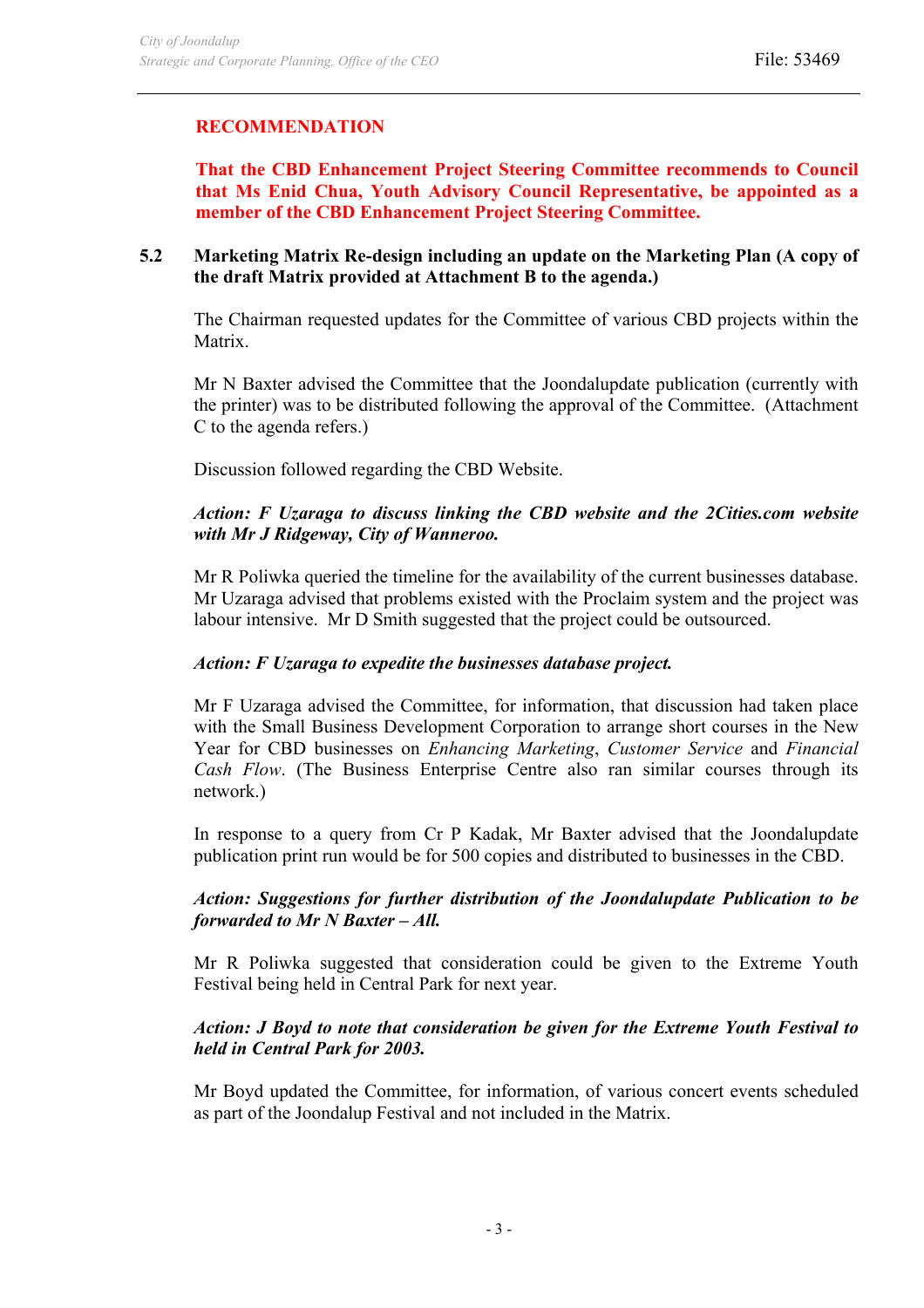# **5.3 Joondalup Night Markets Update**

F Uzaraga updated the Committee on the latest issues concerning the Night Markets for information/discussion.

A letter had been received from the current operators, Big Splash Events and Future Systems, advising they did not wish to continue the operation of the Night Markets.

It was suggested, for the Committee's approval, that the City's Strategic and Corporate Planning unit operate the Night Markets for this year (December 2002 – January 2003) and review the operation for the following year, commencing December 2003. The project would also involve staff from the Cultural Development unit and Infrastructure Management Services.

*Action: Mr F Uzaraga/Mr N Baxter to co-ordinate the operation of the Night Markets for December 2002 – January 2003 and review the operation for the following year. Mr Steve Mercer, Joondalup Fresh Markets, and Ms E Chua, Youth Advisory Council representative, to be consulted on the operation of the Markets.* 

## **5.4 JoondalUPDATE Publication (N Baxter, CBD Promotions Officer, to update the Committee regarding the new format for JoondalUPDATE - Attachment C to the agenda.)**

Following discussion on this item, Mr Poliwka highlighted the number of newsletter style publications such as the Joondalup City Citizen produced by the Inner City Residents Association and the Joondalup Business Associations' Joondalup Business Focus and recommended collaboration in the production of these newsletters.

#### **5.5 CBD Website - cbd.joondalup.biz (F Uzaraga to update the Committee on plans for the web site development for information/discussion.)**

The location of the site was discussed and it was proposed that a web page or site should be a linked through to major web sites.

*Action: F Uzaraga to arrange for the web page or site to be linked through to major web sites.* 

## **5.6 Update on the Central Walk Art Gallery – C Higham (A report on this item (Attachment D to the agenda) provided by email and hardcopy to the Committee members prior to the meeting.)**

Mr C Higham, Director Planning and Community Development and Mr J Boyd, Cultural Development Co-ordinator, provided a verbal report on the proposed project.

Mr Smith provided information regarding current and future funding of the proposal and further funding opportunities were discussed by the Committee.

The Chairman suggested that the project concept for a Central Walk Art Gallery be endorsed in principle and remain on the table until further funding could be identified.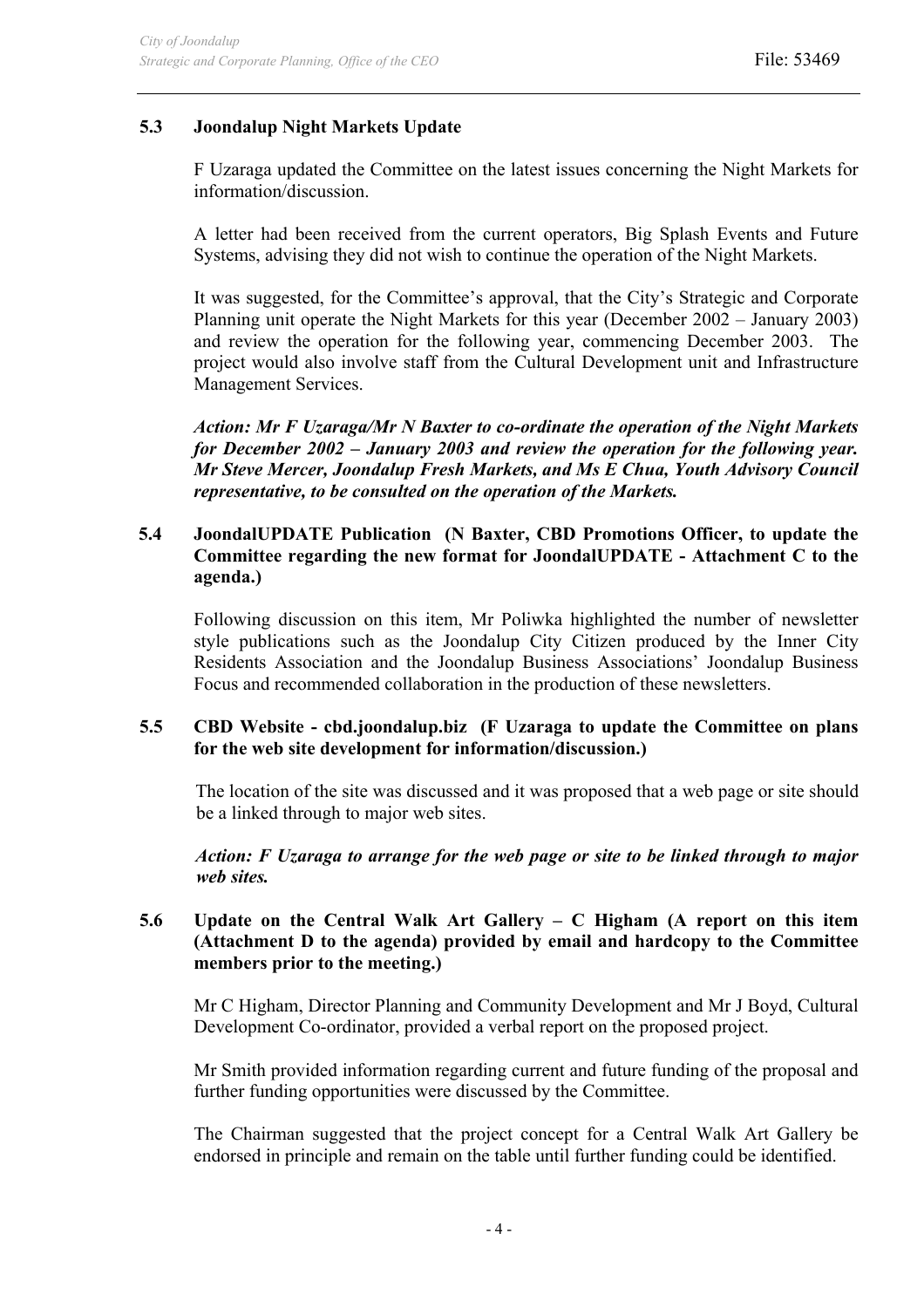*Action: C Higham/C Terelinck to identify further funding for the proposed Central Walk Art Gallery.* 

# **5.7 Central Walk Signage (A memorandum on this item (Attachment E to the agenda) provided by email and hardcopy to the Committee members prior to the meeting.)**

The Committee viewed conceptual drawings of the signs to be erected at Central Walk and Grand Boulevard. A verbal update was provided by Mr C Higham and Mr C Terelinck that the consultant had been engaged to produce sign Type 2, with an amendment to include a tenancy panel.

*Action: C Terelinck to manage the process of the Central Walk Signage.* 

## **5.8 Report - Swap Meet or similar Operations (Attachment F to the Agenda)**

Following discussion, a motion was put that the CBD Enhancement Committee supported the call for expressions of interest for swap meet or similar operations in the Joondalup CBD.

#### **RECOMMENDATION**

**MOVED Mr R Poliwka SECONDED Cr P Kimber that the CBD Enhancement Project Steering Committee recommends to Council that it supports the endorsement for a call for expressions of interest for swap meet or similar operations in the Joondalup CBD.** 

**The Motion was Put and CARRIED CARRIED** 

#### **5.9 Real Estate Agents - Student Accommodation, Breakfast (28 November 2002)**

A verbal report on this item was provided to the Committee for information, by Mr D Butcher. Mr Butcher advised that a shortage of student accommodation had been envisaged by Edith Cowan University. The University had approached the City for assistance in addressing this issue. It was proposed that a networking breakfast be held (the venue to be confirmed) to bring together a network of agencies to address the issue.

Mr Uzaraga advised that an attendance charge for the breakfast would reimburse budget expenditure.

*Action: F Uzaraga to update the Committee on the progress of the Student Accommodation Breakfast.* 

#### **6 GENERAL BUSINESS**

Mr Poliwka left the meeting at this point the time recorded at 0905 hrs.

#### **Vacant Lots – CBD**

The issue of litter on vacant lots was raised.